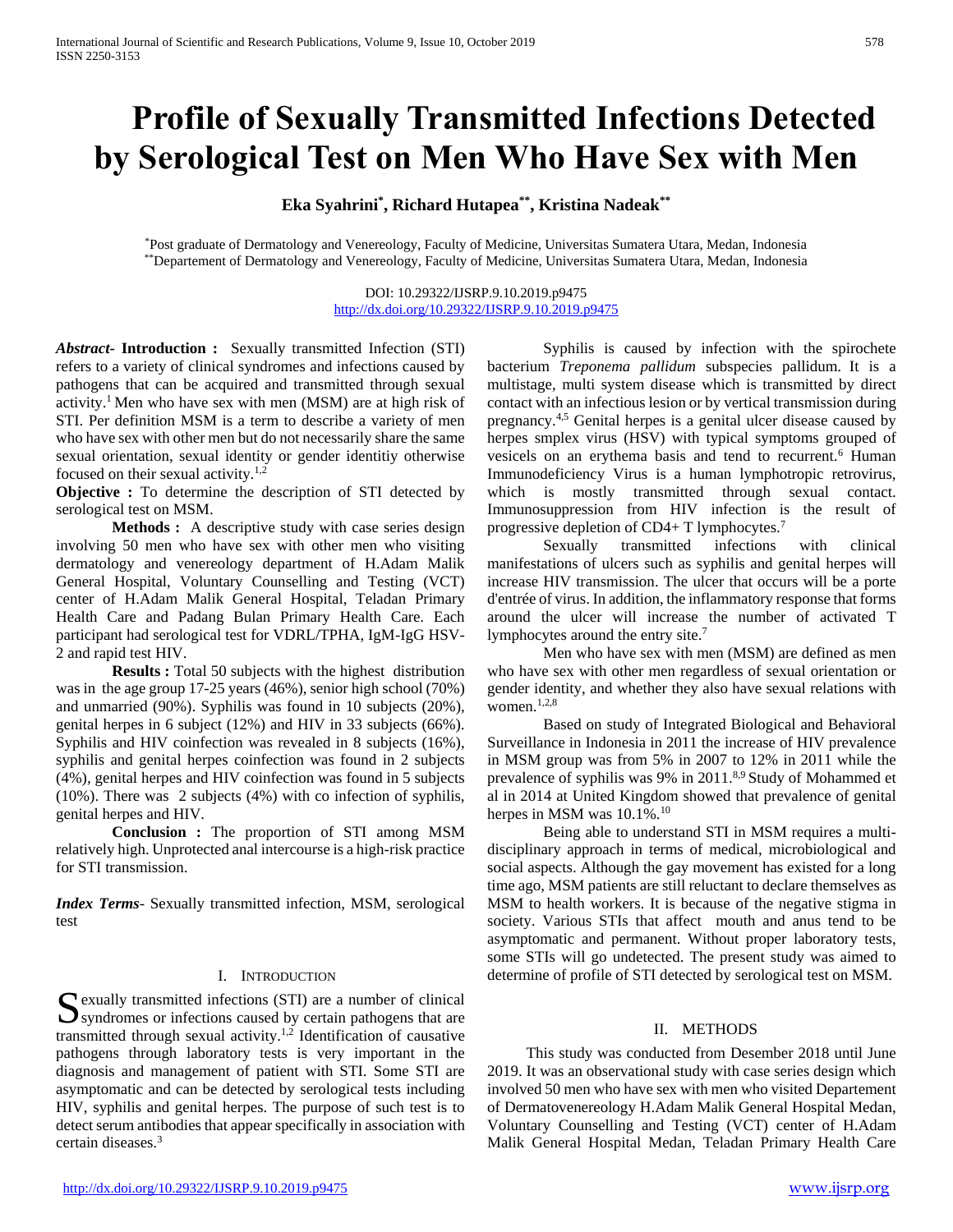Medan and Padang Bulan Primary Health Care Medan. Each subjects signed informed consent, interviewed and had blood test. Blood specimen was taken from each subject. All specimens were screened for syphilis using VDRL-TPHA test, herpes genitalis using IgM/IgG HSV-2 and rapid test for HIV. This study has been approved by the Health Research Ethics Commision of the Faculty of Medicine, Universitas Sumatera Utara/H.Adam Malik General Hospital Medan.

# III. RESULTS

 Total 50 subjects, with the highest distribution was in the age group 17-25 years (46%). The most common level education of the patient was high school (70%). Regarding of marital status, most of subject of this study was single (90%).(Table 1)

|  | Table 1. Characteristics subjects |  |
|--|-----------------------------------|--|
|--|-----------------------------------|--|

| <b>Description</b> |                | n  | (%)  |
|--------------------|----------------|----|------|
| Age (years)        | $17 - 25$      | 23 | 46,0 |
|                    | $26 - 35$      | 21 | 42,0 |
|                    | $36 - 45$      | 5  | 10,0 |
|                    | $46 - 55$      |    | 2,0  |
| Level<br>of        | Primary school | 0  | 0.0  |
| education          | Middle school  | 2  | 4,0  |
|                    | High school    | 35 | 70,0 |
|                    | University     | 13 | 26,0 |
| Marital            | Single         | 45 | 90,0 |
| <b>Status</b>      | Married        | 4  | 8,0  |
|                    | Divorced       |    | 2,0  |

In this study there were 10 people (20%) of subjects who had syphilis infection. Distributed by age group, consisting of 3 person from 17-25 years, 6 from 26-35 years and 1 from 46-55 years. Based on level of education, 8 subjects with syphilis infection had high school level and 2 subjects had university level. Majority of subject with syphilis was single(Table 2)

Table 2. Characteristics subject with syphilis

| <b>Description</b> |             |                | <b>Syphilis</b> |          | <b>Syphilis</b> |
|--------------------|-------------|----------------|-----------------|----------|-----------------|
|                    |             | n              | (% )            | n        | (% )            |
| Age                | $17 - 25$   | 3              | 13              | 20       | 87,0            |
| (years)            | 26-35       | 6              | 28,6            | 15       | 71,4            |
|                    | 36-45       | 0              | $^{(1)}$        | 5        | 100             |
|                    | 46-55       | 1              | 100             | 0        | 0.0             |
| of<br>Level        | Primary     | $\Omega$       | 0               | $\theta$ | 0.0             |
| education          | school      | 0              | 0               | 2        | 100             |
|                    | Middle      | 8              | 22,9            | 27       | 77,1            |
|                    | school      | $\overline{2}$ | 15,4            | 11       | 84.6            |
|                    | High school |                |                 |          |                 |
|                    | University  |                |                 |          |                 |
| Marital            | Single      | 9              | 20              | 36       | 80,0            |
| status             | Married     | 0              | 0               | 4        | 100             |
|                    | Divorced    |                | 100             | 0        | 0.0             |

The results of the study was 6 subjects (12.0%) were diagnosed with genital herpes with demographic characteristics

were 1 person in 17-25 age group and 5 person in 26-35 age group. 4 subjects had high school education and 2 subjects had universities education. Whereas based on marital status divided into 4 subjects who are single, 1 subject was married and 1 other person is divorced. (Table 3)

| <b>Description</b> |                | Genital  |          | <b>Non Genital</b> |      |
|--------------------|----------------|----------|----------|--------------------|------|
|                    |                | herpes   |          | herpes             |      |
|                    |                | n        | (% )     | n                  | (% ) |
| Age                | $17 - 25$      | 1        | 4.3      | 22                 | 95,7 |
| (years)            | $26 - 35$      | 5        | 23,8     | 16                 | 76,2 |
|                    | $36 - 45$      | 0        | 0        | 5                  | 100  |
|                    | $46 - 55$      | $\theta$ | 0        | 1                  | 100  |
| Level<br>- of      | Primary school | 0        | $\Omega$ | 0                  | 0.0  |
| education          | Middle school  | 0        | 0        | 2                  | 100  |
|                    | High school    | 4        | 11,4     | 31                 | 88,6 |
|                    | University     | 2        | 15,4     | 11                 | 84,6 |
|                    |                |          |          |                    |      |
| Marital            | Single         | 4        | 8,9      | 41                 | 91,1 |
| status             | Married        |          | 25       | 3                  | 75   |
|                    | Divorced       |          | 100      | 0                  | 0    |

In this study, it was found that there were 33 subjects with HIV infection (66%). Based on demographic characteristics, 33 subjects consisted of 14 subjects in the age group of 17-25 years, 15 subjects in the age group of 26-35 years and 4 subjects in the age group of 36-45 years. Whereas based on the level of education the distribution were 1 subjects had level of education middle school, 24 subjects in high school and 8 subjects in university. Based on marital status was 29 subjects single, 3 married and 1 divorced.(Table 4)

Table 4. Characteristic subject with HIV infection

| <b>Description</b> |                | <b>HIV</b> |               | <b>Non HIV</b> |          |
|--------------------|----------------|------------|---------------|----------------|----------|
|                    |                | n          | (% )          | n              | (% )     |
| Age                | $17 - 25$      | 14         | 60,9          | 9              | 39,1     |
| (years)            | $26 - 35$      | 15         | 71,4          | 6              | 28,6     |
|                    | $36 - 45$      | 4          | 80            |                | 20       |
|                    | $46 - 55$      | 0          | $\theta$      |                | 100      |
| of<br>Level        | Primary school | 0          | $\mathcal{O}$ | 0              | $\Omega$ |
| education          | Middle school  |            | 50            |                | 50       |
|                    | High school    | 24         | 68,6          | 11             | 31,4     |
|                    | University     | 8          | 61,5          | 5              | 38,5     |
| Marital            | Single         | 29         | 64,4          | 16             | 35,6     |
| status             | Married        | 3          | 75            |                | 25       |
|                    | Divorced       |            | 100           |                |          |

The results of this study was 8 subjects (16.0%) had syphilis and HIV co-infection with demographic characteristics, were 3 subjects in age group of 17-25 years while 5 other in the age group of 26-35 years. While based on the level of education the distribution were 6 subjects had high school education and 2 had university education. Total of 7 MSM with syphilis and HIV co-infection in this study were single while 1 subjects was divorced. (Table 5)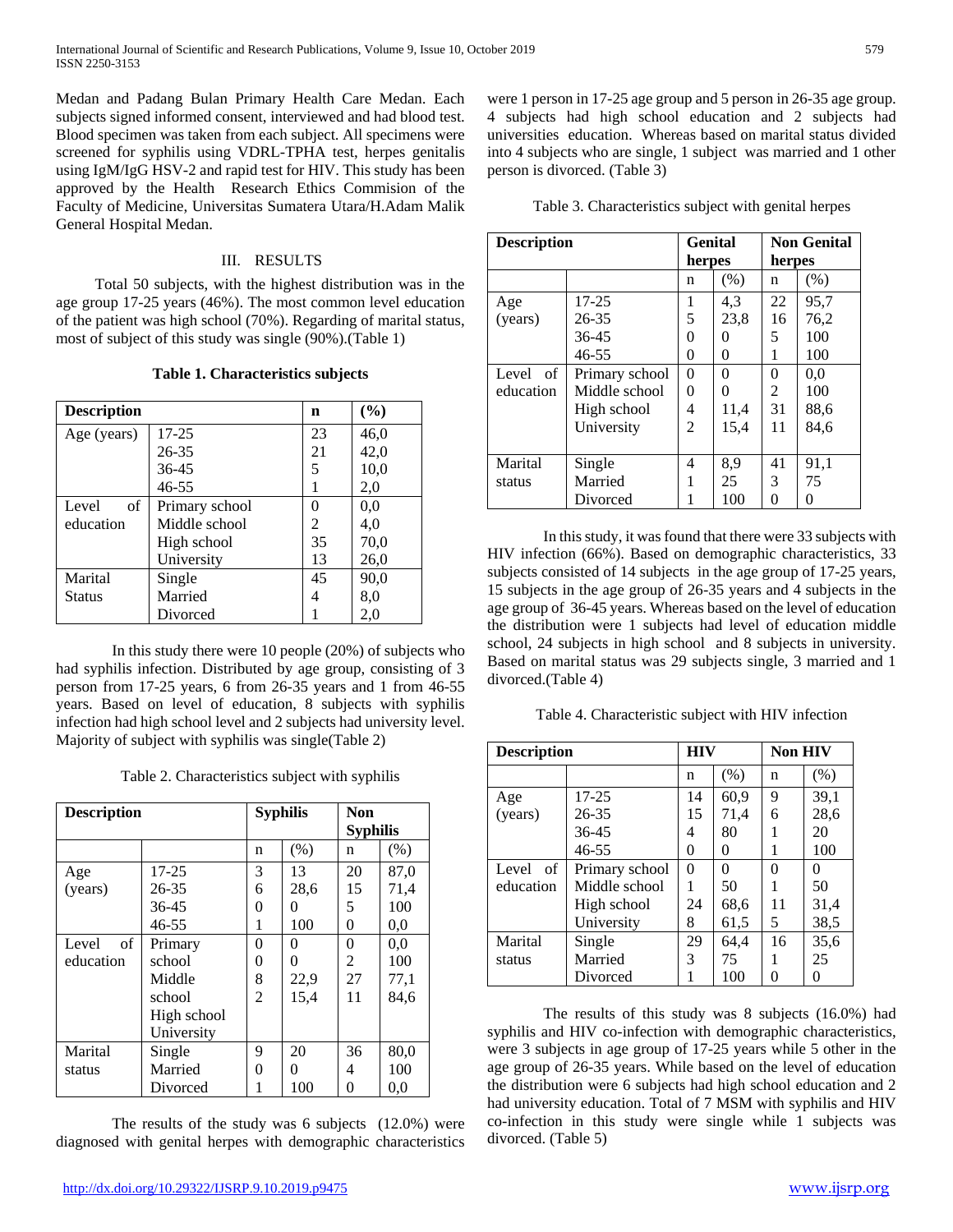| <b>Description</b> |             | syphilis-<br><b>HIV</b><br>Coinfectio<br>n |          | Non<br>syphilis-<br><b>HIV</b><br>coinfection |      |
|--------------------|-------------|--------------------------------------------|----------|-----------------------------------------------|------|
|                    |             | n                                          | (% )     | n                                             | (% ) |
| Age                | 17-25       | 3                                          | 13       | 20                                            | 87   |
| (years)            | 26-35       | 5                                          | 23,8     | 16                                            | 76,2 |
|                    | 36-45       | 0                                          | 0        | 5                                             | 100  |
|                    | 46-55       | 0                                          | 0        | 1                                             | 100  |
| Level of           | Primary     | 0                                          | $\theta$ | 0                                             | 0    |
| education          | school      | 0                                          | 0        | 2                                             | 100  |
|                    | Middle      | 6                                          | 17,1     | 29                                            | 82,9 |
|                    | school      | 2                                          | 15,4     | 11                                            | 84.6 |
|                    | High school |                                            |          |                                               |      |
|                    | University  |                                            |          |                                               |      |
| Marital            | Single      | 7                                          | 15,6     | 38                                            | 84,4 |
| status             | Married     | 0                                          | 0        | 4                                             | 100  |
|                    | Divorced    | 1                                          | 100      | 0                                             | 0    |

# **Table 5. Characteristic subject with syphilis and HIV coinfection**

The results of present study were 2 subjects (4.0%) had syphilis and genital herpes co-infection with demographic characteristics are in 26-35 years. Otherwise based on level of education the distribution was 1 subject had high school education and 1 subject had university education. From marital status, 1 subjects was single while the remaining 1 subject was divorced.(Table 6)

# **Table 6. Characteristic subject with syphilis and genital herpes coinfection**

| <b>Description</b> |               | syphilis<br>genital<br>herpes<br>coinfection |      | syphilis-<br>genital<br>herpes<br>coinfection |      |
|--------------------|---------------|----------------------------------------------|------|-----------------------------------------------|------|
|                    |               | n                                            | (% ) | n                                             | (% ) |
| Age                | $17 - 25$     | 0                                            | 0    | 23                                            | 100  |
| (years)            | 26-35         | $\overline{c}$                               | 9,5  | 19                                            | 90,5 |
|                    | 36-45         | 0                                            | 0    | 5                                             | 100  |
|                    | $46 - 55$     | 0                                            | 0    | 1                                             | 100  |
| of<br>Level        | Primary       | 0                                            | 0    | $\Omega$                                      | 0    |
| education          | school        | 0                                            | 0    | 2                                             | 100  |
|                    | Middle school |                                              | 2,9  | 34                                            | 97,1 |
|                    | High school   | 1                                            | 7,7  | 12                                            | 92,3 |
|                    | University    |                                              |      |                                               |      |
| Marital            | Single        | 1                                            | 2,2  | 44                                            | 97,8 |
| status             | Married       | 0                                            | 0    | 4                                             | 100  |
|                    | Divorced      |                                              | 100  | 0                                             | 0    |

The results of present study showed that 5 subjects (10%) had genital herpes and HIV co-infection. 4 subjects were 26-35 years and 1 subject in 17-25 years. Otherwise according to the level of education 3 subject had high school education and 2 subjects with university education. Based on marital status, the distribution was 3 subjects are single, 1 person is married and 1 subject is divorced.(Table 7)

# **Table 7. Characteristics subject with genital herpes and HIV co-infection**

| <b>Description</b>  |             | Genital<br>herpes-<br><b>HIV</b><br>coinfecti<br>on |          | Non genital<br>herpes-HIV<br>coinfection |      |
|---------------------|-------------|-----------------------------------------------------|----------|------------------------------------------|------|
|                     |             | n                                                   | (% )     | n                                        | (% ) |
| Age (years)         | $17 - 25$   | 1                                                   | 4,3      | 22                                       | 95,7 |
|                     | 26-35       | 4                                                   | 19       | 17                                       | 81   |
|                     | 36-45       | 0                                                   | 0        | 5                                        | 100  |
|                     | 46-55       | 0                                                   | $\theta$ | 1                                        | 100  |
| $\sigma$ f<br>Level | Primary     | 0                                                   | $\theta$ | 0                                        | 0    |
| education           | school      | 0                                                   | 0        | 2                                        | 100  |
|                     | Middle      | 3                                                   | 8,6      | 33                                       | 91,4 |
|                     | school      | $\overline{2}$                                      | 15,4     | 12                                       | 94,6 |
|                     | High school |                                                     |          |                                          |      |
|                     | University  |                                                     |          |                                          |      |
| Marital             | Single      | 3                                                   | 6,7      | 42                                       | 93,3 |
| status              | Married     |                                                     | 25       | 3                                        | 75   |
|                     | Divorced    | 1                                                   | 100      | 0                                        | 0    |

The results of this study were 2 people (4%) had syphilis, genital herpes and HIV co-infection. The demographic characteristics were 2 subjects from 26-35 age group. 1 subject had high school education and 1 subject had university education. From marital status 1 subject is single while the other 1 is divorced

**Table 8. Characteristics subject with syphilis, genital herpes and HIV co-infection**

| <b>Description</b> |             | syphilis<br>genital<br>herpes<br>coinfectio<br>n |      | syphilis-<br>genital<br>herpes<br>coinfection |      |
|--------------------|-------------|--------------------------------------------------|------|-----------------------------------------------|------|
|                    |             | n                                                | (% ) | n                                             | (% ) |
| Age                | 17-25       | 0                                                | 0    | 23                                            | 100  |
| (years)            | 26-35       | 2                                                | 9,5  | 19                                            | 90,5 |
|                    | $36 - 45$   | $\theta$                                         | 0    | 5                                             | 100  |
|                    | 46-55       | 0                                                | 0    | 1                                             | 100  |
| Level of           | Primary     | $\theta$                                         | 0    | $\overline{0}$                                | 0    |
| education          | school      | 0                                                | 0    | 2                                             | 100  |
|                    | Middle      | 1                                                | 2,9  | 34                                            | 97,1 |
|                    | school      | 1                                                | 7,7  | 12                                            | 92,3 |
|                    | High school |                                                  |      |                                               |      |
|                    | University  |                                                  |      |                                               |      |
| Marital            | Single      | 1                                                | 2,2  | 44                                            | 97,8 |
| status             | Married     | 0                                                | 0    | 4                                             | 100  |
|                    | Divorced    |                                                  | 100  | 0                                             | 0    |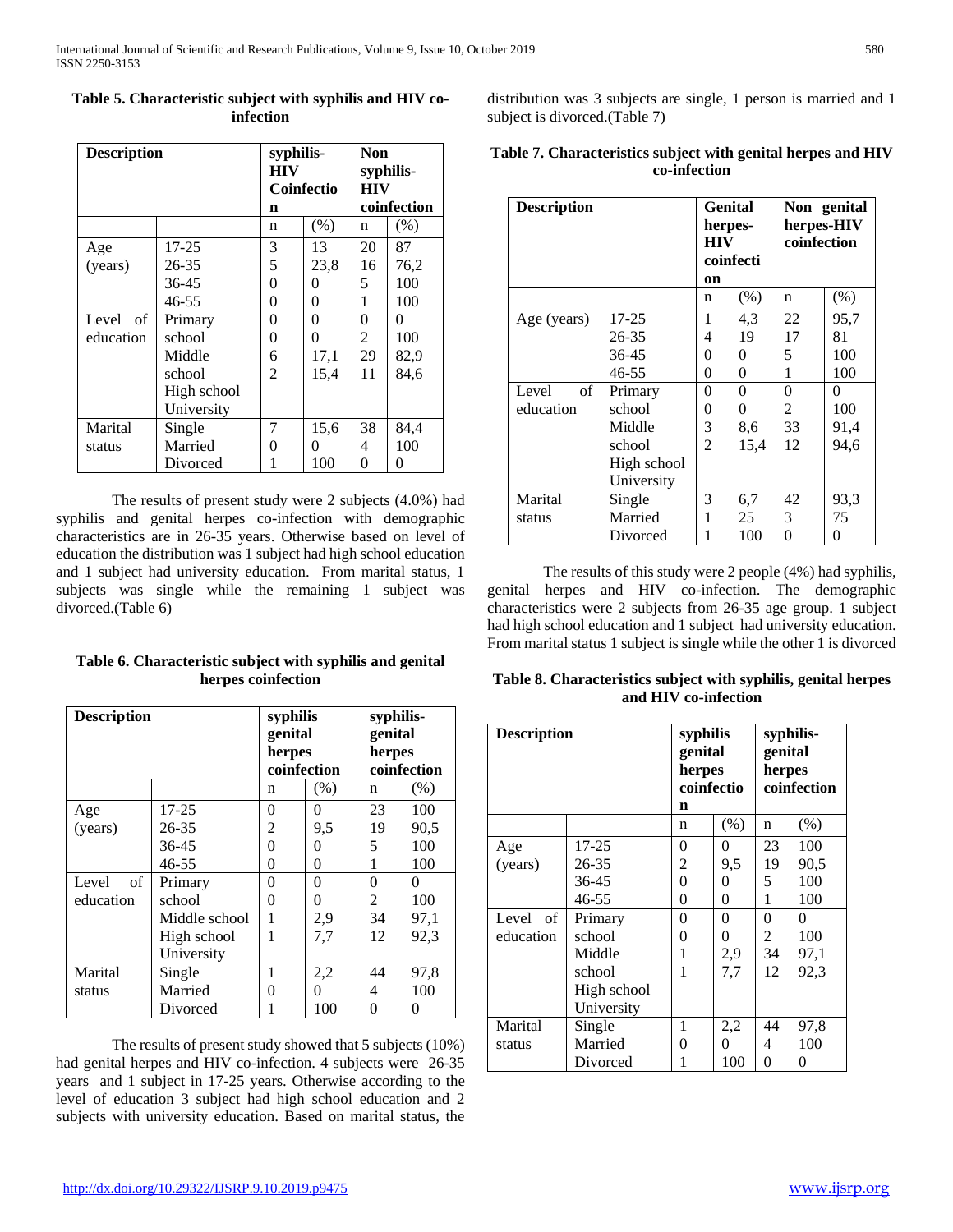### IV. DISCUSSION

Out of 50 MSM in this study, the highest distribution in the age group of 17-25 years (46%) and the lowest in the age group of 46-55 years (2%). A similar study by Liu *et al* in Beijing showed that out of 1003 MSM whom evaluated from September 2009 to April 2012 the largest distribution is the age group of 17- 24 years.<sup>11</sup> Study conducted by Wati in Teladan Primary Health Care Medan showed that reproductive age is the largest age group in MSM.<sup>12</sup> Reproductive age is an indication of biological conditions and activity of sexual hormones, at this time if the sexual desire is not accompanied by self and social control, it will susceptible to causing sexual deviations. $12,13$  Otherwise the easiness to access pornography and lack of sexual education had an impact as well.<sup>14</sup>

In present study, the highest distribution of level of education was high school. Hypothetically there is a relationship between education and personal behavior, in accordance with the function of school as an education center. A number of studies have shown that MSM have relatively high levels of education. This characteristic data showed that formal education cannot reflect the behavior of an individu. For this reason, an in-depth analysis of their family background, their views on religion values and norms are needed.<sup>13</sup>

The largest distribution of MSM marital status in present study was single (90%). It was also supported by study by Liu et al in Beijing who reported that  $71.3\%$  of MSM were single.<sup>11</sup>

Marital status played a role in the regulation of someone's life and will also had an impact on the risk of sexual deviation. The presence of a wife and child can increase the responsibility to protect their families from the bad effects of their sexual behavior. So most of MSM would delay to get married.

The proportion of syphilis infection in this study was 20%. Anal intercourse among MSM is a major factor in syphilis transmission. Multiple sexual partners is also a major risk factor for transmission of syphilis among MSM. However this population is vulnerable to being connected to sexual networks through online dating.<sup>16</sup> Lack of knowledge about STI transmition also plays a role in the high incidence of syphilis among MSM.<sup>17</sup>

In our study the proportion of genital herpes was 12%. Genital herpes is a common STI. The infection is often asymptomatic. Unprotected anal intercourse is a major risk factor for transmission of genital herpes among MSM.<sup>18</sup>

The proportion of HIV infection in present study was 66%. According to the literature, anal sex is the most risky sexual behavior in MSM. Failure to use condoms is also higher in anal sex compared to vaginal sex. HIV infection is higher in MSM with receptive sexual role compared to MSM with insertive sexual role.19-21

The proportion of syphilis and HIV co-infection in this study was 16% Syphilis in one of genital ulcer disease and closely related to HIV transmission. Syphilis and HIV coinfection is associated with a slight temporary decrease in CD4 cell count and an increase in viral load. *T. pallidum* infection shows adverse effects on the immunological and virological status of people infected with HIV.22,23 HIV infection can also improve clinical lesions and accelerate the development of syphilis infections.<sup>24</sup>

The proportion of genital herpes and HIV coinfection in present study was 10%. Genital herpes and HIV are closely related. Both infections had synergy to increase the recurrence rate of genital herpes infection while also increasing HIV transmission even in asymptomatic individuals. Replication of both viruses will increases if there is a decrease in CD4 cell count accompanied by more severe clinical manifestations. The HSV-2 virus also facilitates replication of HIV.<sup>25</sup>

The proportion of syphilis, genital herpes and HIV coinfection was 4%. Clinical manifestations of genital ulcers in syphilis and genital herpes infections will facilitate the transmission of HIV. HIV infection also associated with increased of viral load and bacterial shedding from HSV and syphilis infections.22-25

#### V. CONCLUSION

The proportion of STI among MSM relatively high. Unprotected anal intercourse is a high-risk practice for STI transmission.

#### **REFERENCES**

- [1] Workowski KA, Bolan GA. Sexually transmitted diseases treatment guideline, 2015. MMWR Recomm Rep: 2015;64(3).
- [2] Mayer KH, Dieguez AC. Homosexual and bisexual behavior in men relation to STDs amd HIV infection. In: Holmes KK, Starling PF, Stamm WE, Piot P, Wasserheit JN, Corey L, et al, editors. Sexually transmitted diseases. 4<sup>th</sup>ed. Newyork: Mc Graw Hill Medical;2008.p.203-15.
- [3] Wook EW, Ndowa F, Mabey D, Bala M, Tun Y. Choosing test for sexually transmitted infection. Unemo M, Ballard R, Ison C, Lewis D, Ndowa F, Peeling R, editors. Laboratory diagnosis of sexually transmitted infections, including human immunodeficiency virus. Geneva: World health organization: 2013.
- [4] Kingston M, French P, Higgins S, McQuillan O, Sukthankar A, Stott C, McBrien B, Tipple C, Turner A, Sullivan AK, Syphilis guidelines revision group 2015. UK national guidelines on the management of syphilis 2015. International journal of STD & AIDS. 2016 May;27(6):421-46.
- [5] Sparling PF, Swartz MN, Musher DM, Healy BP. Clinical Manifestations of Syphilis. In: Holmes KK, Sparling PF, Stamm WE, Piot P, Wasserheit WE, Corey L, et al., editors. Sexually Transmitted Disease. 4th Ed. New York: McGraw Hill Companies;2008. p. 660-84.
- [6] Marquez AR, Cohen JI. Herpes simplex. In: Goldsmith LA, Katz SI, Gilchrest BA, Paller AS, Leffel DJ, Wolf K, editors. Fitzpatrick's dermatology in general medicine. 8<sup>th</sup> ed New York: McGraw-Hill Co.p.2367-2382
- [7] Uihlein LC, Saavedra AP, Johnson RA. Cutaneous manifestation of human immunodeficiency virus disease. In: Goldsmith LA, Katz SI, Gilchrest BA, Paller AS, Leffel DJ, Wolf K, editors. Fitzpatrick's dermatology in general medicine. 8<sup>th</sup> ed New York: McGraw-Hill Co.p.2439-55.
- [8] Pedoman nasional penanganan infeksi menular seksual 2015. Jakarta: Kementrian Kesehatan RI. Departemen Kesehatan RI Direktorat Jenderal Pengendalian Penyakit dan Penyehatan Lingkungan: 2015.
- [9] Saputra PK, Suryoputro P, Widjanarko B. Perilaku Tes HIV pada Laki-Laki yang Berhubungan Seks dengan Laki-Laki (LSL) di Provinsi Bali. *Jurnal Promosi Kesehatan Indonesia. 2016: 11( 2)*
- [10] Mohammed H, Mitchell H, Sile B, Duffell S, Nardone A, Hughes G. Increse in sexually transmitted infections among men who have sex with men, England, 2014. Emerg infect dis. 2016 jan; 22(1):88-91.
- [11] Liu G, Lu H, Wang J, Xia D, Sun Y, Mi G, et al. (2015) Incidence of HIV and Syphilis among Men Who Have Sex with Men (MSM) in Beijing: An Open Cohort Study. PLoS ONE 10(10):e0138232. doi:10.1371/journal.pone.0138232
- [12] Wati EE. Analisis determinan kejadian HIV pada lelaki seks dengan lelaki (LSL) di puskesmas Teladan Kota Medan Tahun 2018. 2018. Tesis. Medan: Universitas Sumatera Utara. 2018
- [13] Hardisman, Firdawati, Sulrieni IN. Model determinan perilaku "lelaki seks lelaki" di kota Padang, Sumatera Barat. Jurnal Kesehatan Andalas. 2018; 7(3):305-313.